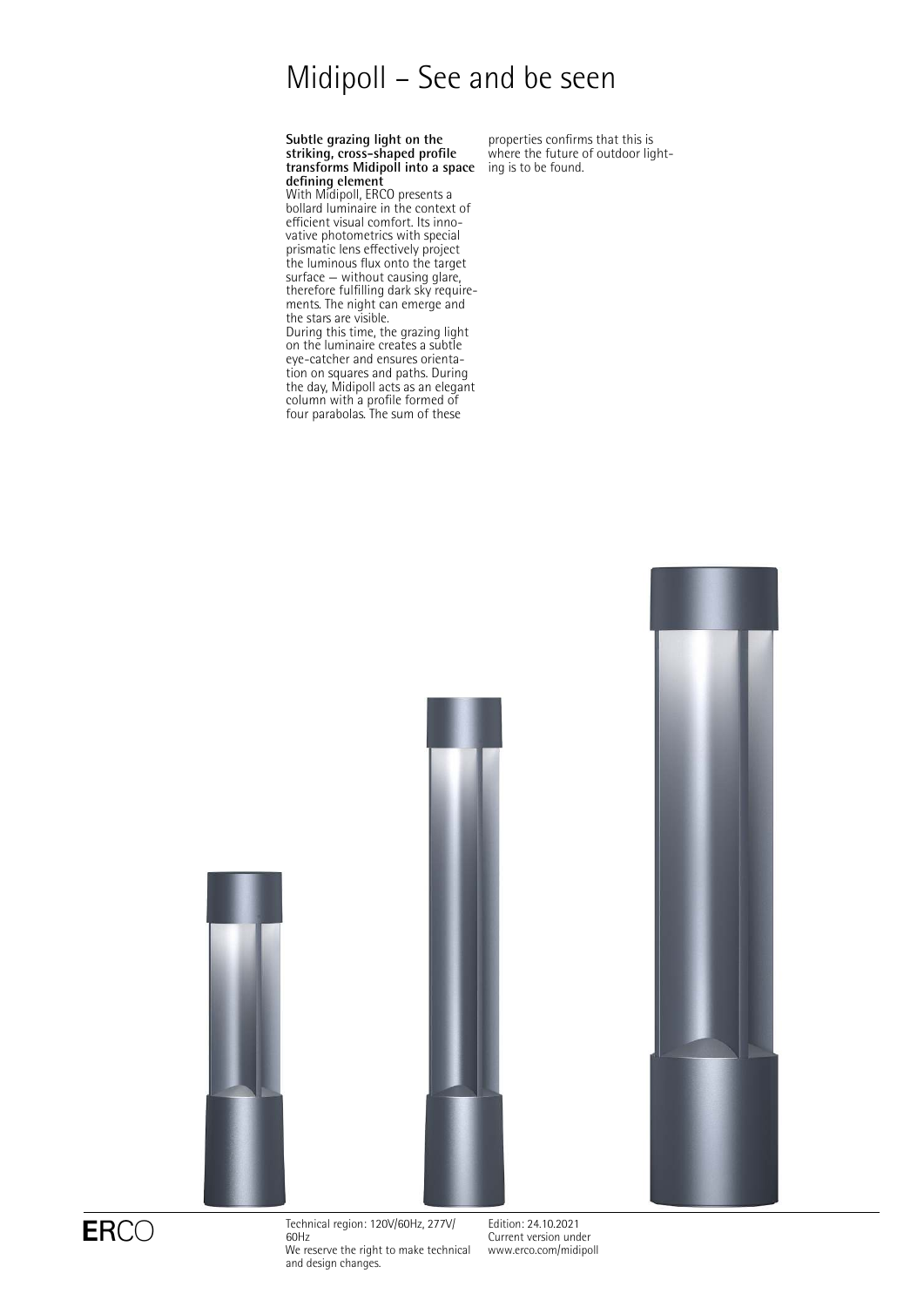## **Structure and characteristics**

The features described here are typical of products in this range. Special versions may offer additional or varying features. A comprehensive description of the features of individual products can be found on our website.



- **1 ERCO LED-module** High-power LEDs: warm white (3000K) or neutral white (4000K)
- Collimating lens made of optical
- polymer

## **2 Cylindrical light head** – Corrosion-resistant cast aluminum,

- No-Rinse surface treatment
- Graphit m, double powder-coated Lower prism lens or Softec lens
- 

#### **3 Cross-shaped aluminum profile**

- Graphit m Corrosion-resistant, No-rinse surface treatment
- Double powder-coated

### **4 Cylindrical housing**

- Corrosion-resistant cast aluminum,
- No-Rinse surface treatment Graphit m, double powder-coated Optimized surface for reduced accumulation of dirt
- Mounting accessories to be ordered separately

## **5 Control gear**

- Switchable or trailing edge dimmable **Trailing edge dimmable version:** Operation at 120V: Dimming with
- external dimmers possible
- Operation at 277V: switchable

### **Suitable for wet locations (IP65)**

Dust-proof and water jet-proof

**Variants on request** – High-power LEDs: 3000K CRI 97 or 2700K, 3500K, 4000K with CRI 92 – Housing: 10,000 further colors Please contact your ERCO consultant.



Design and application: [www.erco.com/midipoll](http://www.erco.com/midipoll)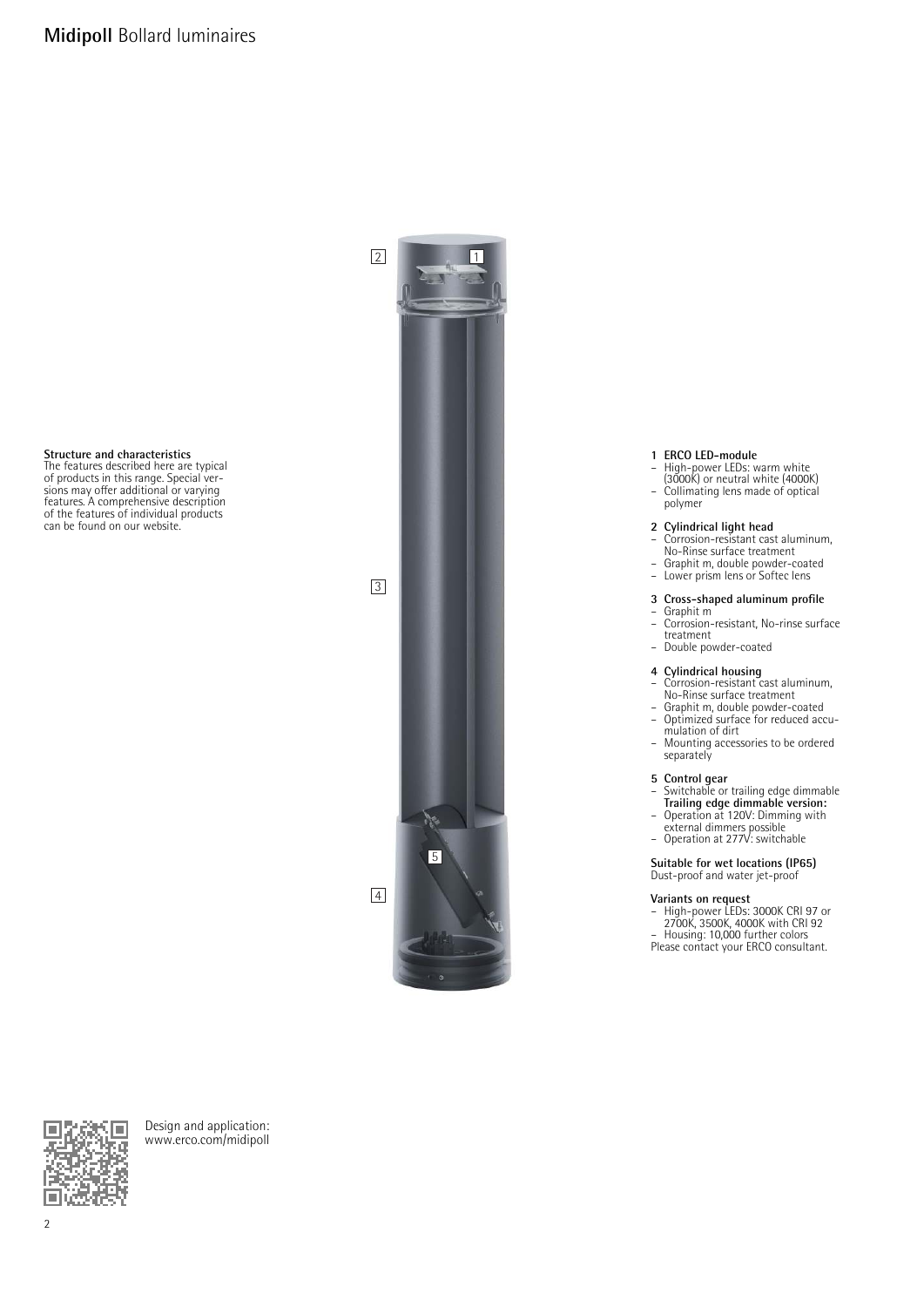## **Midipoll** Bollard luminaires



**Highly efficient lighting technology**

The lens system made of high quality optical polymers is characterized by very high efficiency.



**Various construction sizes** The luminaires in the ERCO product range cover a wide variety of lumen categories and therefore offer an appropriate solution for a large number of lighting tasks.



**Large luminaire spacing for open area lighting**

For floor washlights with wide radial light distribution, luminaire spacing (d) of up to 33 feet (10m) are possible. Even larger spacing can be selected to support visual guidance.

#### **Special characteristics**



High-efficiency lighting technology









Dark Sky technology

- 1.

Different light colors

I.



Excellent thermal management

EMC-optimized W







 $\bigcirc$ 

Trailing edge dimmable



Large luminaire spacing possible



Wet location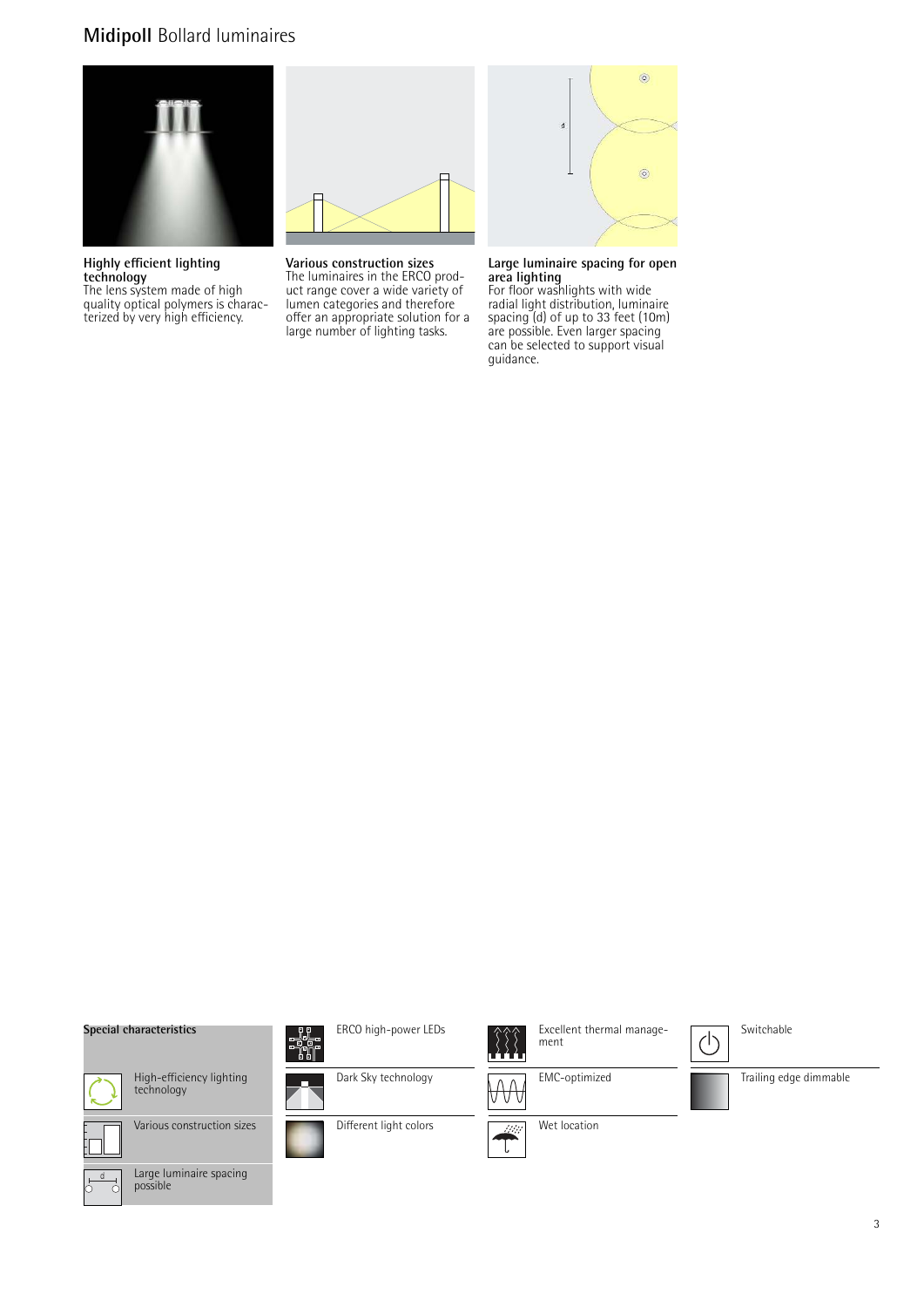## **Midipoll** Bollard luminaires – Luminaire arrangement

**Floor washlights** 





Craigavon Pae-diatric Center, Belfast. Archi-tecture: Todd Architects, Belfast. Lighting design: Arup Lighting, London. Photo-graphy: Gavriil Papadiotis, Lon-don.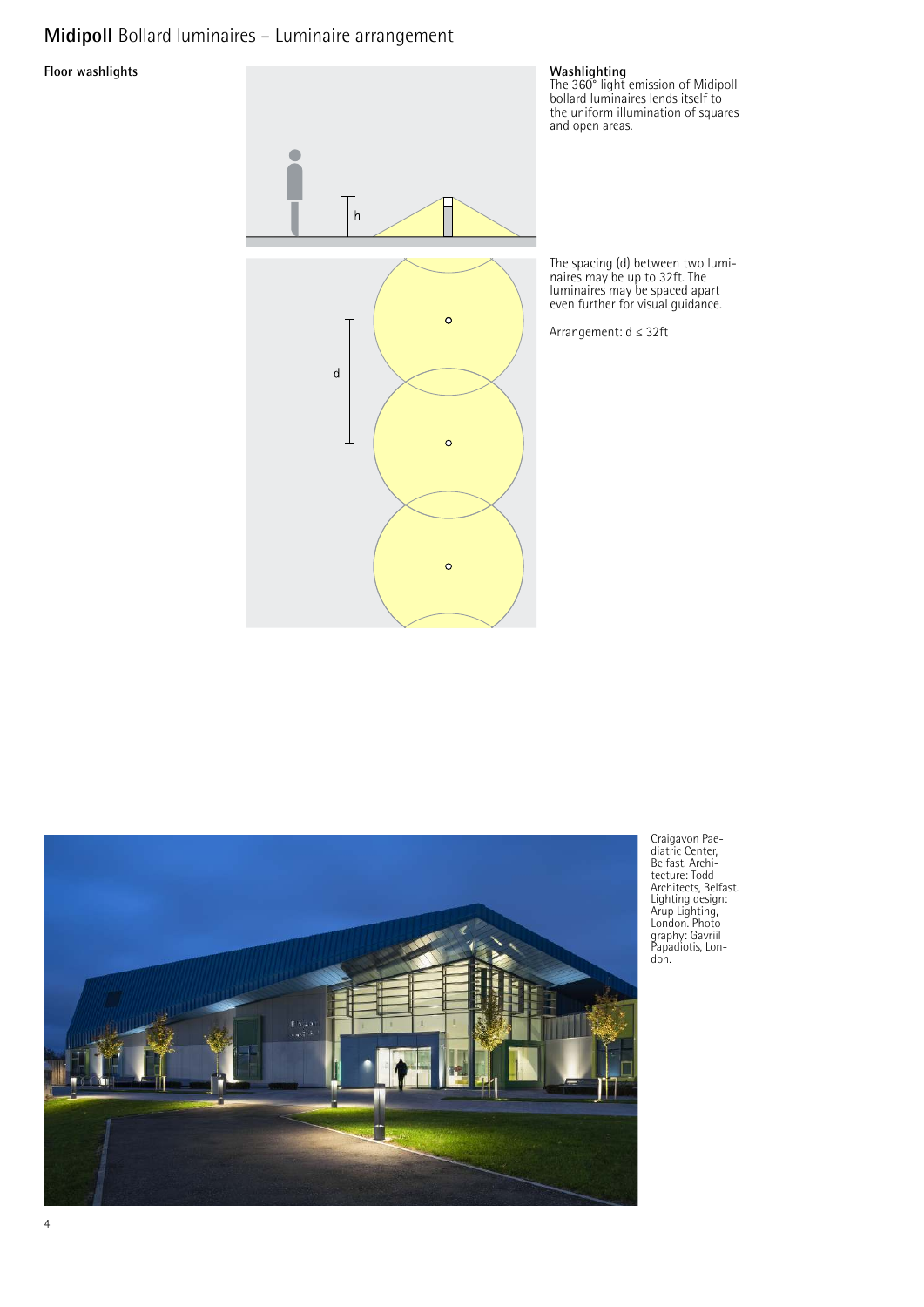J.H. Abrahams Reserve, Perth. Lighting design: Lighting Options Australia, Perth. Photography: Matt Devlin, Perth.





Bærum Rådhus, Sandvika. Light-ing design: Linda Knoph Vigsnæs, Hvalstad. Photo-graphy: Thomas Mayer, Neuss.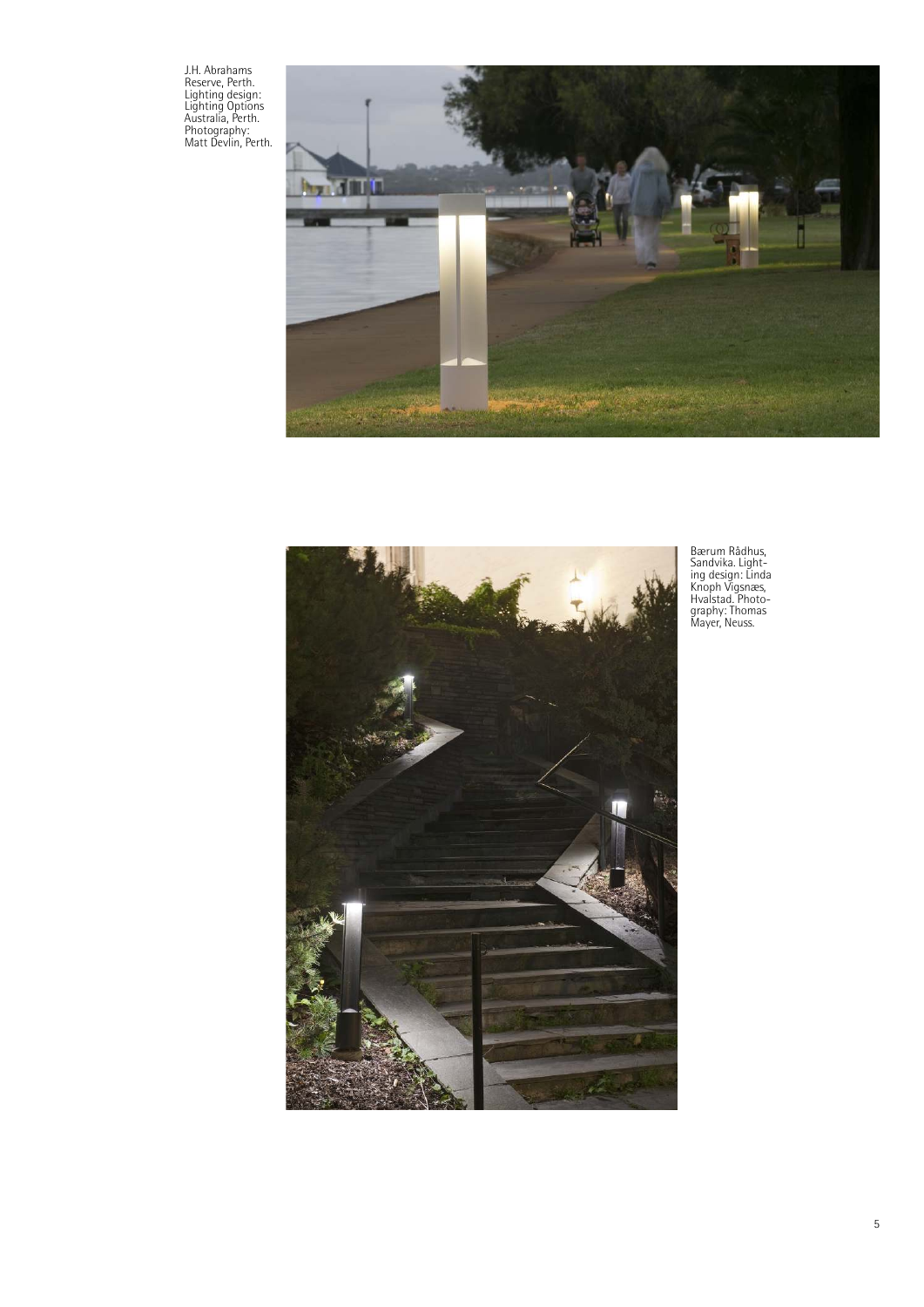## **Midipoll** Bollard luminaires



|  |  | Accessories |
|--|--|-------------|
|  |  |             |
|  |  |             |

| Ground socket   | m | Mounting plate |
|-----------------|---|----------------|
| Concrete anchor |   |                |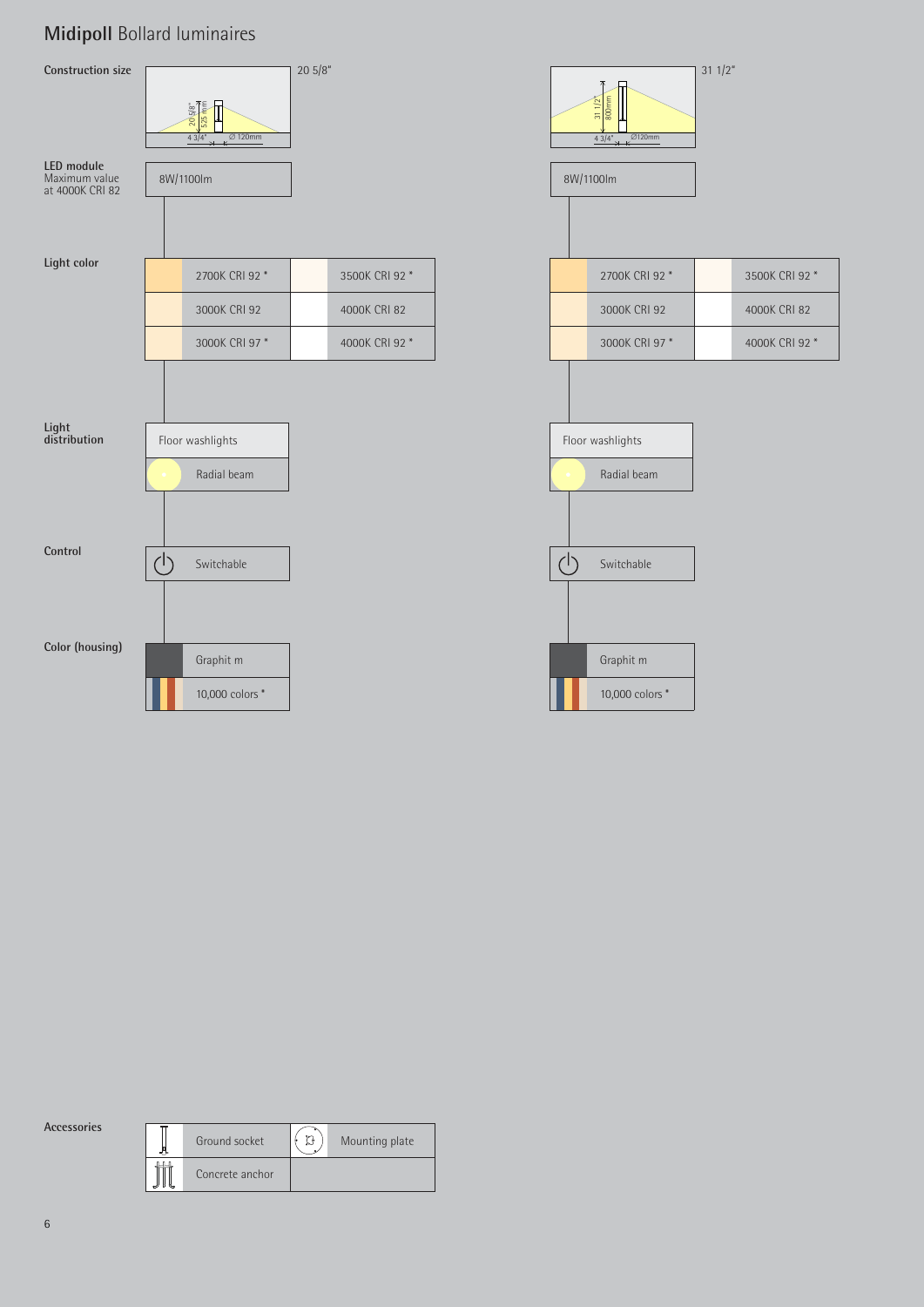

\* available on request Article numbers and planning data: www.erco.com/013007-us

Design and application: www.erco.com/midipoll